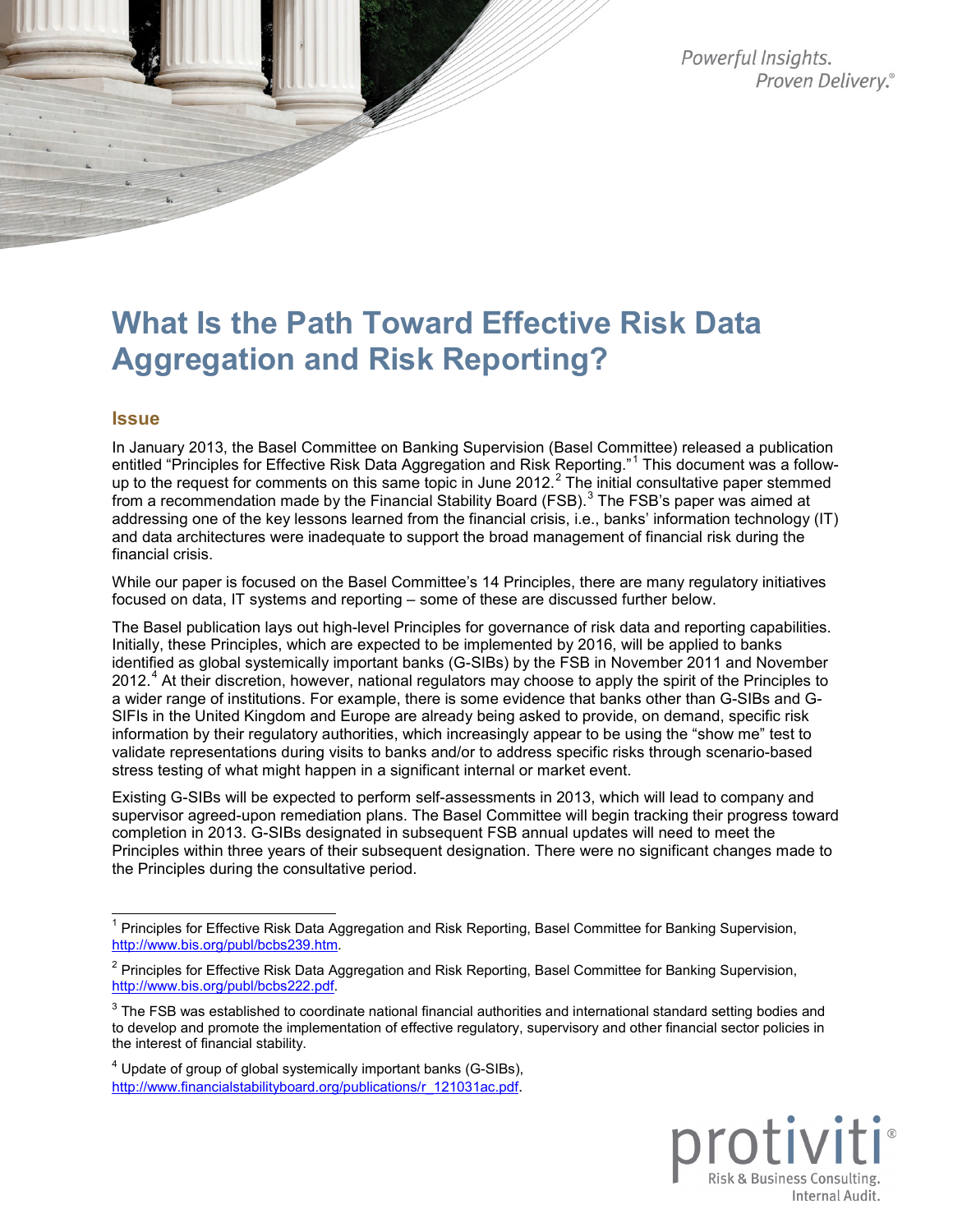The 14 Principles as outlined in the paper are as follows:

- **Principle 1: Governance** A bank's risk data aggregation capabilities and risk reporting practices should be subject to strong governance arrangements consistent with other risk Principles and guidance established by the Basel Committee.
- **Principle 2: Data architecture and IT infrastructure** A bank should design, build and maintain data architecture and IT infrastructure that fully supports its risk data aggregation capabilities and risk reporting practices not only in normal times but also during times of stress or crisis, while still meeting the other Principles.
- **Principle 3: Accuracy and integrity** A bank should be able to generate accurate and reliable risk data to meet normal and stress/crisis reporting accuracy requirements. Data should be aggregated on a largely automated basis so as to minimize the probability of errors.
- **Principle 4: Completeness** A bank should be able to capture and aggregate all material risk data across the banking group. Data should be available by business line, legal entity, asset type, industry, region and other groupings, as relevant for the risk in question. All data which permits identifying and reporting risk exposures, concentrations and emerging risks should be included.
- **Principle 5: Timeliness** A bank should be able to generate aggregate and up-to-date risk data in a timely manner while also meeting the Principles relating to accuracy and integrity, completeness, and adaptability. The precise timing will depend upon the nature and potential volatility of the risk being measured as well as its criticality to the overall risk profile of the bank. Timeliness will also depend on bank-specific frequency requirements for risk management reporting, under both normal and stress/crisis situations, based on the characteristics and overall risk profile of the bank.
- **Principle 6: Adaptability** A bank should be able to generate aggregate risk data to meet a broad range of on-demand, ad hoc risk management reporting requests, including requests during stress/crisis situations, requests due to changing internal needs and requests to meet supervisory queries. The ability for a bank's processes and reporting to be flexible enough to accommodate new and changing factors/developments enables an institution to remain nimble and responsive.
- **Principle 7: Accuracy** Risk management reports should accurately and precisely convey aggregated risk data and reflect risk in an exact manner. Reports should be reconciled and validated.
- **Principle 8: Comprehensiveness** Risk management reports should cover all material risk areas within the organization. The depth and scope of these reports should be consistent with the size and complexity of the bank's operations and risk profile, as well as the requirements of the recipients.
- **Principle 9: Clarity and usefulness** Risk management reports should communicate information in a clear and concise manner. Reports should be easy to understand yet comprehensive enough to facilitate informed decision-making. Reports should include meaningful information tailored to the needs of the recipients.
- **Principle 10: Frequency** The board and senior management (or other recipients as appropriate) should set the frequency of risk management report production and distribution. Frequency requirements should reflect the needs of the recipients, the nature of the risk reported, and the speed at which the risk can change, as well as the importance of reports in contributing to sound risk management and effective and efficient decision-making across the bank. The frequency of reports should be increased during times of stress/crisis.
- **Principle 11: Distribution** Risk management reports should be distributed to the relevant parties while ensuring confidentiality is maintained.
- **Principle 12: Review** Supervisors should periodically review and evaluate a bank's compliance with the 11 Principles above.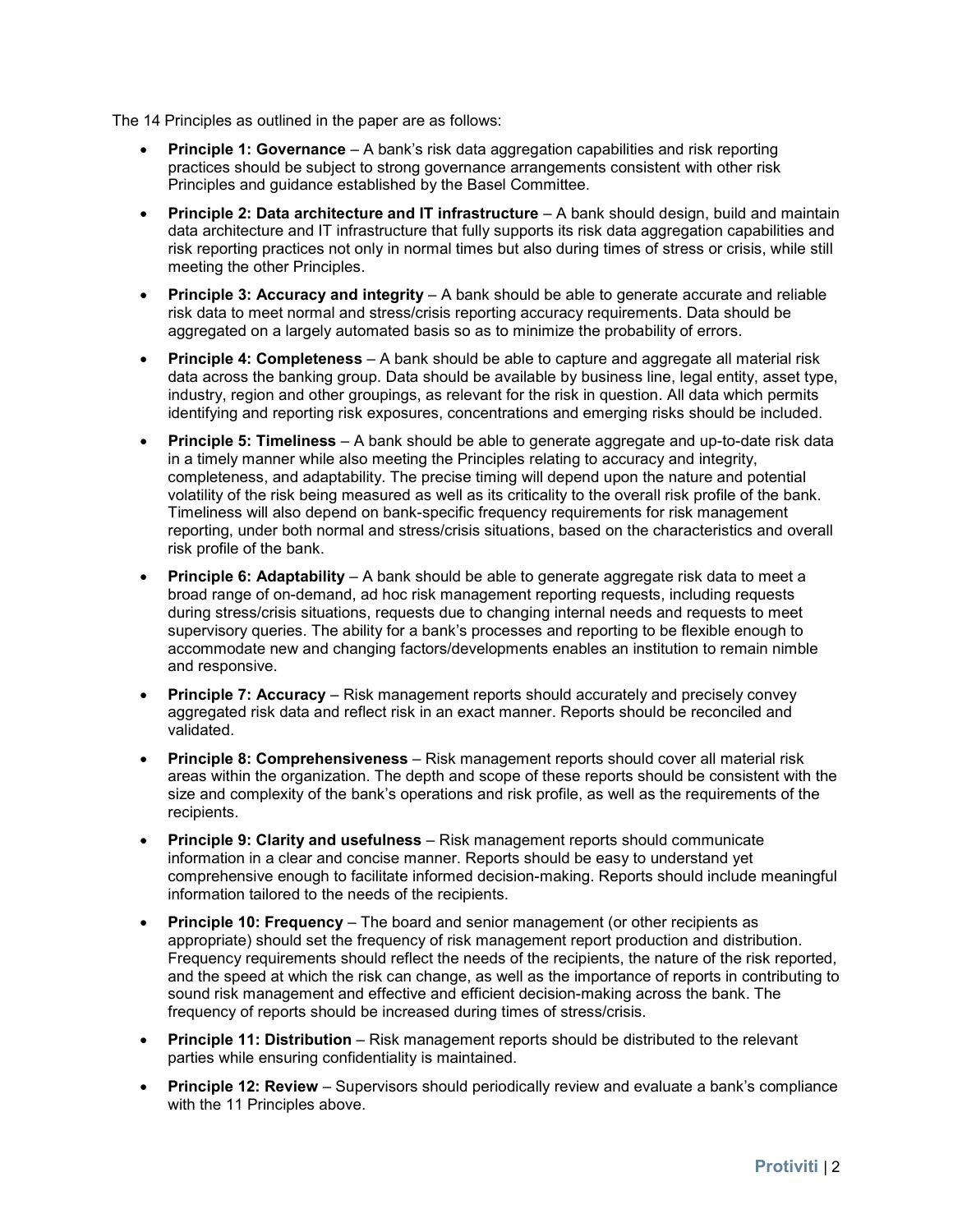- **Principle 13: Remedial actions and supervisory measures** Supervisors should have and use the appropriate tools and resources to require effective and timely remedial action by a bank to address deficiencies in its risk data aggregation capabilities and risk reporting Principles for effective risk data aggregation and risk reporting practices. Supervisors should have the ability to use a range of tools, including Pillar 2.<sup>[5](#page-2-0)</sup>
- **Principle 14: Home/host cooperation** Supervisors should cooperate with relevant supervisors in other jurisdictions regarding the supervision and review of the Principles and the implementation of any remedial action, if necessary.

## **Impact on Banks**

Per the publication, supervisors expect that G-SIBs' data and IT infrastructures will be enhanced in the coming years to ensure that their risk data aggregation capabilities and risk reporting practices are sufficiently robust and flexible to address all potential needs through the normal course of business and during times of stress/crisis.

For most institutions, the investments in financial, IT and human resources to achieve compliance with these Principles will be significant. Each G-SIB's activities to achieve compliance with the Principles will vary; some of the more significant initiatives include the following:

- **Evaluation of current processes** Institutions will need to evaluate their current risk data and aggregation processes against these Principles and determine where they have known gaps. They will need to determine a single authoritative source of risk data to be utilized for each risk type (credit, market, operational, etc.) rather than one source across all risk types. Additionally, institutions have been given discretion with regard to monitoring the accuracy and completeness of risk data for risk data expectations, and they no longer need to reconcile risk data to accounting data.
- **Coordination of guidelines and requirements** Institutions will need to evaluate how these Principles will work in coordination with their other global and national requirements and guidelines.
- **Governance** Board responsibilities require direct oversight of the Principles, while senior management is tasked with execution and timely implementation.
- **Independent validations** Institutions will need to determine whether they have knowledgeable and adequate resources to perform in-depth independent validations of data governance, sources and uses, including analytics performed on risk data, or seek additional qualified resources to perform effective challenge to their processes. Institutions are not required to have their own independent validation unit within internal audit to verify risk data capabilities and risk reporting. There is more flexibility to integrate independent validation activities into planned independent review activities.
- **Documentation and transparency** Institutions were given new expectations to strengthen controls on expert judgment, especially as it relates to documentation and transparency.
- **Approximations** Institutions have new expectations to follow regarding the use of approximations where actual risk data is not available.
- **Data and IT infrastructure** Given the nature, size and complexity of an institution's portfolios, enabling its data infrastructure to allow for flexibility in risk aggregation reporting may require extensive review and multiple coordination points. Institutions will have to meet increased requirements on the timeliness of risk data aggregation under both normal and stressed conditions.

<span id="page-2-0"></span> <sup>5</sup> Basel II: International Convergence of Capital Measurement and Capital Standards: A Revised Framework - Comprehensive Version, [http://www.bis.org/publ/bcbs128.htm.](http://www.bis.org/publ/bcbs128.htm)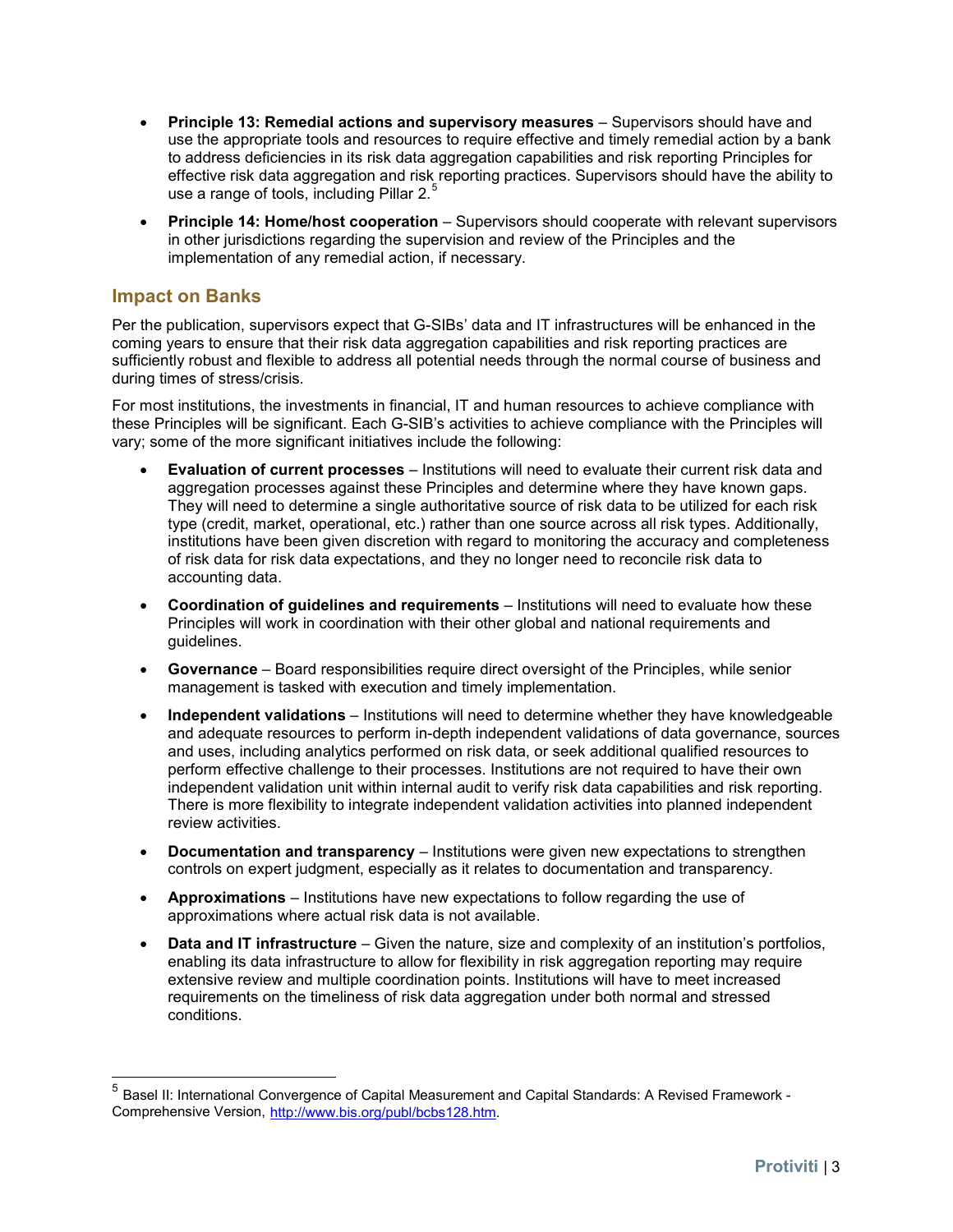- **Cataloging models** Institutions will need to create a comprehensive model inventory for all models utilized that fall into the Pillar 1 or Pillar 2 categories. Additionally, they will need to enhance their forward-looking stress testing reporting capabilities to provide early warning capabilities for exceeding risk limits.
- **SATA (Serial Advanced Technology Attachment) taxonomies and architecture** Organizations will need to develop data definitions diligently that will be needed to support the reporting requirements and data analysis mandated by the regulatory requirements.

# **Our Point of View**

Enhancements to existing data and IT infrastructures will be needed in order to achieve compliance with the data aggregation and risk reporting Principles set forth by the Basel Committee. Our point of view is focused on the major challenges institutions will face in addressing these Principles and the challenges presented with integration of these Principles and compliance with current and future regulations. These challenges include:

- **Inadequacy of current data systems to accommodate reporting requirements**. Some systems reside within subsidiaries or business lines, thus aggregation of data and having a common view of counterparty exposure are extremely difficult. Additionally, the ability of institutions to manage and capture their data efficiently will enable them to share data more effectively and utilize data sharing and knowledge for the benefit of the organization as a whole.
- **M&A activity is compounding the inadequacy of the current data and reporting systems in place**. Many legacy systems reside in various business lines and subsidiaries and do not communicate or integrate data easily. Under these circumstances, aggregating information to have a common view of counterparty exposure across business lines is extremely difficult.
- **Establishing a holistic, overarching governance structure within the institution to ensure proper project monitoring, escalation of issues and decision-making capacity is a key challenge**. Capacity is another major challenge that G-SIBs will confront. Most of these institutions have "full plates" at the moment in addressing Basel III, stress testing  $6$  and resolution plans along with executing their business strategy. The ability to undertake additional selfassessments of their risk data, risk reporting and IT infrastructures in 2013 is severely limited by the initiatives already in progress or planned, and further hampered by numerous and ongoing regulatory changes.
- **Institutions will need to balance regulatory priorities by creating a comprehensive plan and team to address the Principles along with current and future regulation**. Institutions will need to enable a cross-functional team to evaluate all regulatory and compliance impacts and create a flexible future state plan to address all current and potential future regulatory pronouncements. Of note, future state needs are changing or are in a state of redevelopment – for example, in the United States, Notices of Proposed Rulemaking on Basel III, the Dodd-Frank Act, and CCAR rules are still evolving, and an end-state is not yet fully known. Globally, there are a significant number of regulatory change initiatives, such as changes to the Capital Requirements Directive (CRD 4) and the Capital Requirements Regulation, the European Market Infrastructure Regulations (EMIR), and the Recovery and Resolution Directive (RRD), as well as proposed amendments to the Markets in Financial Instruments Directive (MiFID). Additionally, there are changes pending to the FSB-initiated Regulatory Oversight Committee (ROC) and Legal Entity Identifier (LEI) initiative.
- **Time frames will pose an automatic challenge for all institutions**. They will have limited capacity to achieve compliance with the breadth of initiatives within the allotted time frame set forth by regulators. It may take institutions a substantial amount of time to evaluate and address risk data, risk governance, risk reporting and IT governance problems, especially those that are

<span id="page-3-0"></span> $6$  Federal Reserve Announcement on CCAR and CapPR, [http://www.federalreserve.gov/newsevents/press/bcreg/20121109b.htm.](http://www.federalreserve.gov/newsevents/press/bcreg/20121109b.htm)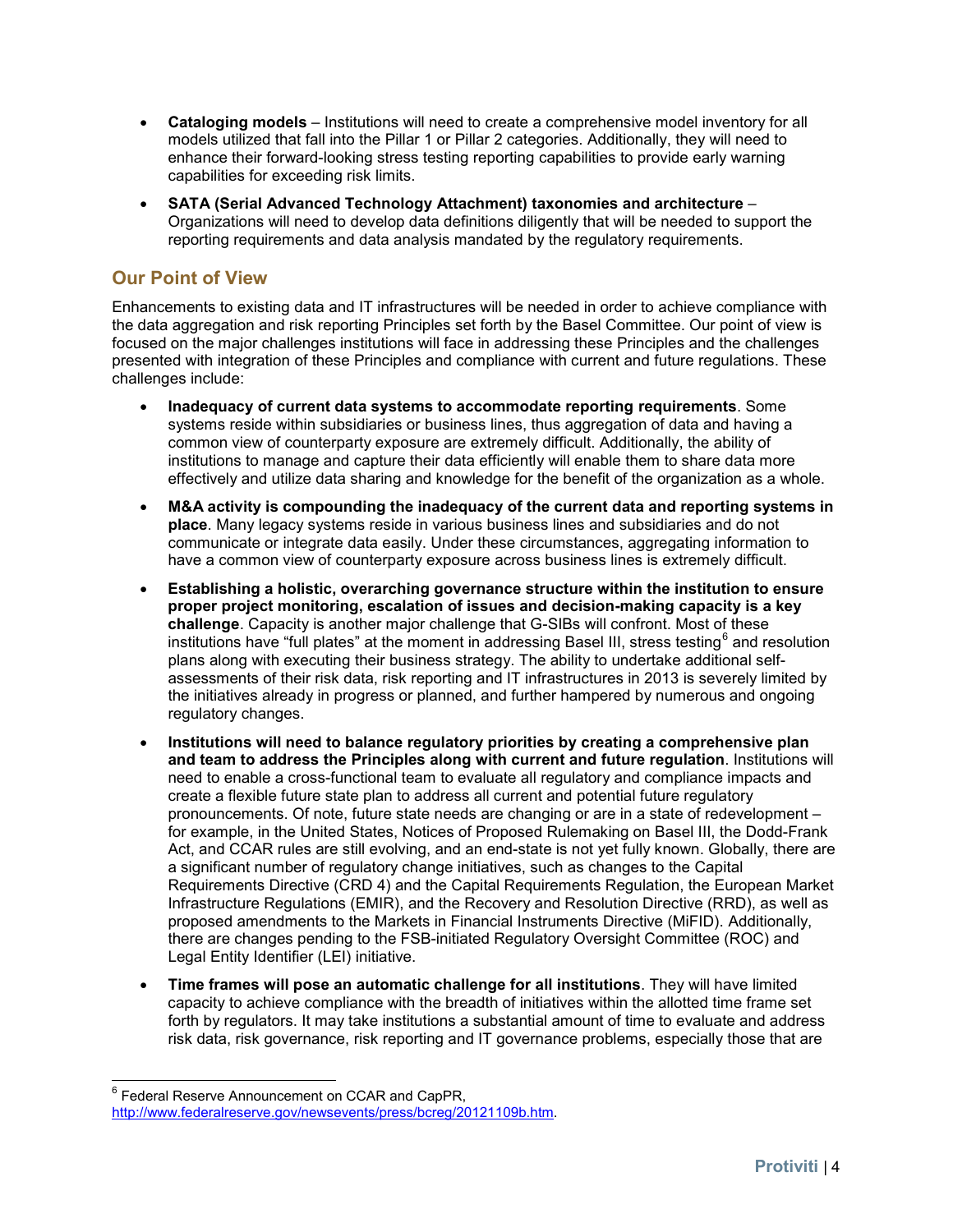enterprisewide and span various business lines. Institutions will need to develop and execute plans quickly to address large overarching data issues.

• **Design and implementation costs will vary dramatically based on an institution's current state versus proposed future state**. There will also be costs associated with accessing knowledgeable resources. Management may have to reallocate time, budget and effort to enable future compliance once the initial self-assessment is completed.

Timely compliance with the Principles requires institutions to undertake a comprehensive infrastructure assessment promptly. For many institutions, this initiative will be a time-consuming, complex and global effort. Among the challenges will be their capacity, historic or current M&A activity, balancing regulatory priorities, ability to meet regulatory time frames, and costs to develop and comply with a future state. However, undertaking a comprehensive risk data infrastructure assessment now will provide management with a better picture to conceive and implement a well-thought-out compliance strategy, as well as offer enough time for effective remediation actions. Immediate action today will become extremely valuable later, as the compliance deadline for the Principles approaches. Additionally, management may benefit from the self-assessment, as it may present simultaneous opportunities to enhance ERM frameworks, productivity and IT operating efficiencies as a result of remediating gaps discovered through the self-assessment. In addition, enhanced risk information available to risk decision-makers in a timely manner allows for quicker and consistent decisions in an "on-demand" environment.

## **How We Help Companies Succeed**

Our Risk and Compliance professionals can help your institution develop and maintain an understanding of what regulatory institutions are seeking from the Principles and facilitate a smooth transition to the new data aggregation and risk reporting standards. Our approaches to compliance with the Principles include but are not limited to:

- Understanding the Principles and their relation to the institution's current risk data, risk reporting and IT infrastructure, and other data and risk regulatory requirements
- Assisting in the creation or stabilization of a strong project management discipline to align overarching project goals with business leaders and management in a timely manner
- Creating and developing a plan for executing a risk data, reporting and IT infrastructure assessment within individual business lines and enterprisewide
- Assisting with self-assessments by utilizing our deep understanding of both the business and technical requirements of complex risk data and reporting infrastructures; identifying gaps in the risk data, reporting and IT infrastructure; and developing and establishing a flexible plan to address them
- Developing an integrated plan to enable the institution to evaluate all regulatory compliance initiatives holistically, aligning with its ERM framework, risk appetite, IT governance and overall business strategy
- Helping clients create policies and procedures surrounding their future state plans and preparing internal employees for changes through the development of training and supporting materials
- Developing reporting templates and unique data dictionaries to be utilized enterprisewide, and assisting in the determination of where risk data, reporting or IT governance nuances are needed for individualized business lines
- Implementing the designed future state risk data, reporting or IT governance plans within business lines or enterprisewide
- Assisting with audits of implemented changes in risk data, reporting and/or IT governance to evaluate actual implementation within business lines and/or enterprisewide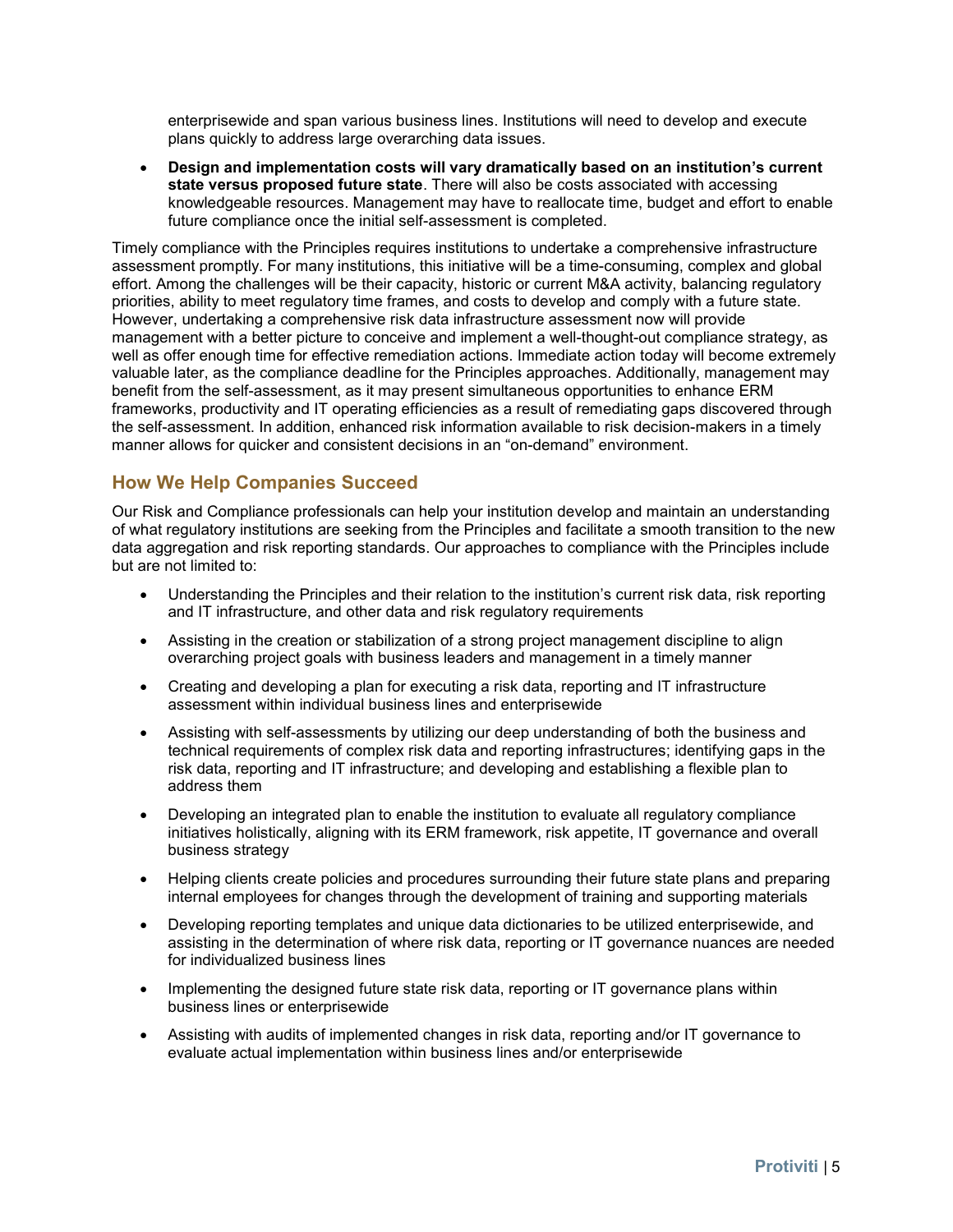## **Examples**

**Top 15 Global Bank: CRO Risk Dashboard Design** – We assessed the periodic information reporting packages received by the chief risk officer and benchmarked content against leading industry practices. We then redesigned the content and format, streamlining more than 600 pages received monthly into a concise, action-oriented 70-page monthly report. We consolidated data from multiple subsidiary banks across geographies to define a single, unified and cascading reporting package across various risk types, including credit, market and operational risks.

**Top 10 US Bank: Credit Risk Data Governance Design and Implementation** – We assisted in developing and implementing a robust data governance program to support credit activities from a strategic, regulatory and management reporting perspective. Our activities were centered on data quality monitoring and management along with data management and control, and we helped the institution establish a data culture. We created a comprehensive data governance framework and multilayer data governance organizational structure, and assisted in prioritizing the most critical data elements from a population exceeding 1,000 elements, mapping data lineage from a system and process perspective and creating a data authority matrix. In addition, we:

- Developed a proprietary data quality scoring methodology leveraging our Risk Index Methodology.
- Created a formal robust data governance policy document, data dictionary and quick reference tools.
- Created and implemented a detailed data element change process and an effective quality control process.
- Created and delivered a comprehensive training program to drive adoption of new processes, which produced new multivariable data quality scorecards.

Protiviti is well-positioned to assist clients in working through these Principles in relation to their current infrastructure, strategy and initiatives, and can help support the entire compliance process.